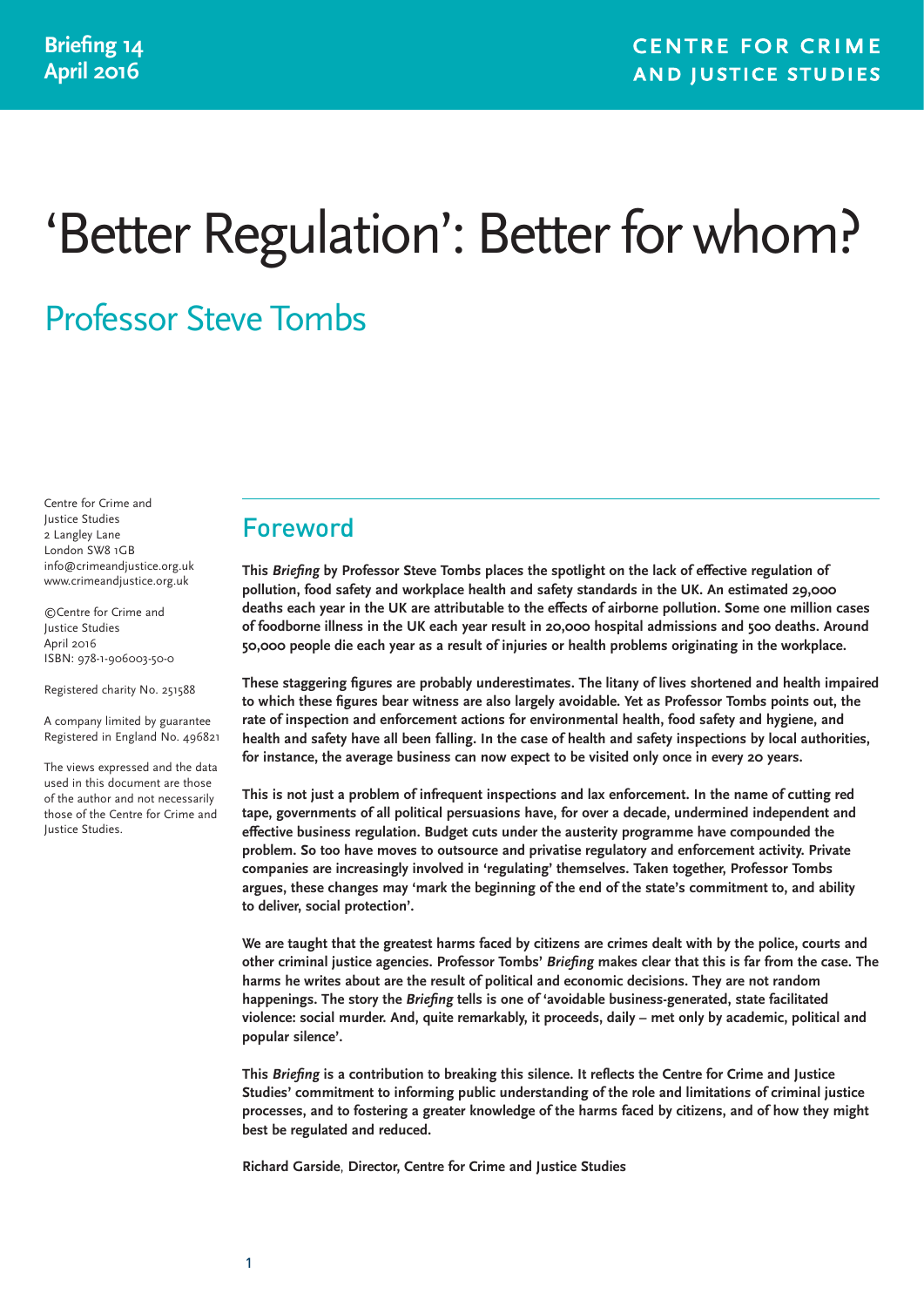Regulation is widely derided, a dirty word now equated with red tape, rules, burdens and bureaucracy. Yet we would do well to recall that regulation of business emerged ostensibly to provide some levels of 'social protection' for workers, consumers and communities from the worst excesses of the industrial revolution. Thus, from the 1830s onwards, a rapidly industrialising Britain became the site of the earliest forms of social protection, won through inter- and intraclass conflict and compromise. The regulatory

agencies formed in Victorian Britain created the basis of regulatory regimes through to the present day (**see Box 1**). The nature and level of business regulation has since been a site of contest; the Victorian regime was chronically under-staffed, while social protection through regulation probably reached its high point in the 1970s/80s. Then, the emergence of neo-liberalism provided the context for a concerted attack on regulation in the name of freeing business from the burdens of red tape.

# Box 1: The emergence of the 'Social Protection State' in Britain

In **1802**, the *Health and Morals of Apprentices Act* was designed specifically to regulate the working conditions of 'Poor Law' apprentices in the textile industry.

From **1831** onwards, a series of *Factories Acts* were passed – regulating the hours and conditions of young workers and women, extending across industries and workplaces of different sizes, until the consolidation of existing legislation in the *Factory Act of 1878*.

In **1842**, Chadwick's government-commissioned report into sanitation - *The Sanitary Conditions of the Labouring Population* - was published. It directly linked living and working conditions with illness and disease. Chadwick's report was implemented via the *Public Health Act of 1848*, and was to prove 'a powerful catalyst for the development of local government' (Fee and Brown, 2005).

**1863** saw the first thoroughgoing attempts to install and enforce environmental protection regulation, through the *1863 Alkali Act* (and, subsequently, of 1874, 1881, and 1892).

In **1875**, the passage of the *Sale of Food and Drugs Act*, to be enforced through the Local Government Board, was the culmination of the struggles of social movements for pure food, drugs and drink.

In sum, this was a key period in the emergence of central pillars of social protection, at least in the context of public health.

As we shall see in this *Briefing*, in the past 15 years, virtually without political, public nor academic comment, this 'social protection state' has been radically transformed. Specifically:

- Regulation now proceeds virtually without enforcement, a result of a political initiative, 'Better Regulation', rolled out by Labour, Coalition and Conservative Governments
- The politics of anti-regulation have been overlain by the economics of austerity
- Austerity has particularly impacted upon regulation and enforcement at the level of local authorities
- Private businesses are increasingly involved in the business of regulation
- $\bullet$  The agencies of social protection such as the national Health and Safety Executive or Local Authority Environmental Health Offices - have been radically transformed to the extent that they are either unable to perform their statutory duties, or now perform protection for rather than from business, or both.

Overall, these developments have left workers, consumers and local communities more vulnerable to business-generated harms (**see Box 2**), while exacerbating economic and social inequalities.

## The politics of better regulation

Despite the 18 years in which Conservative Governments had regulation in their sights, it was the second New Labour Government which most zealously set about the task of transforming regulation and enforcement. In 2004, Chancellor of the Exchequer Gordon Brown, established the *Hampton Review*, with a remit to propose ways to reduce regulatory 'burdens on business' across all (63) major, national regulators, as well as 468 local authorities (Hampton, 2005). The review came in a period in which anti-regulatory rhetoric had been considerably ratcheted up amongst senior echelons of government and the civil service, and across a range of print and broadcast media outlets (Almond, 2009).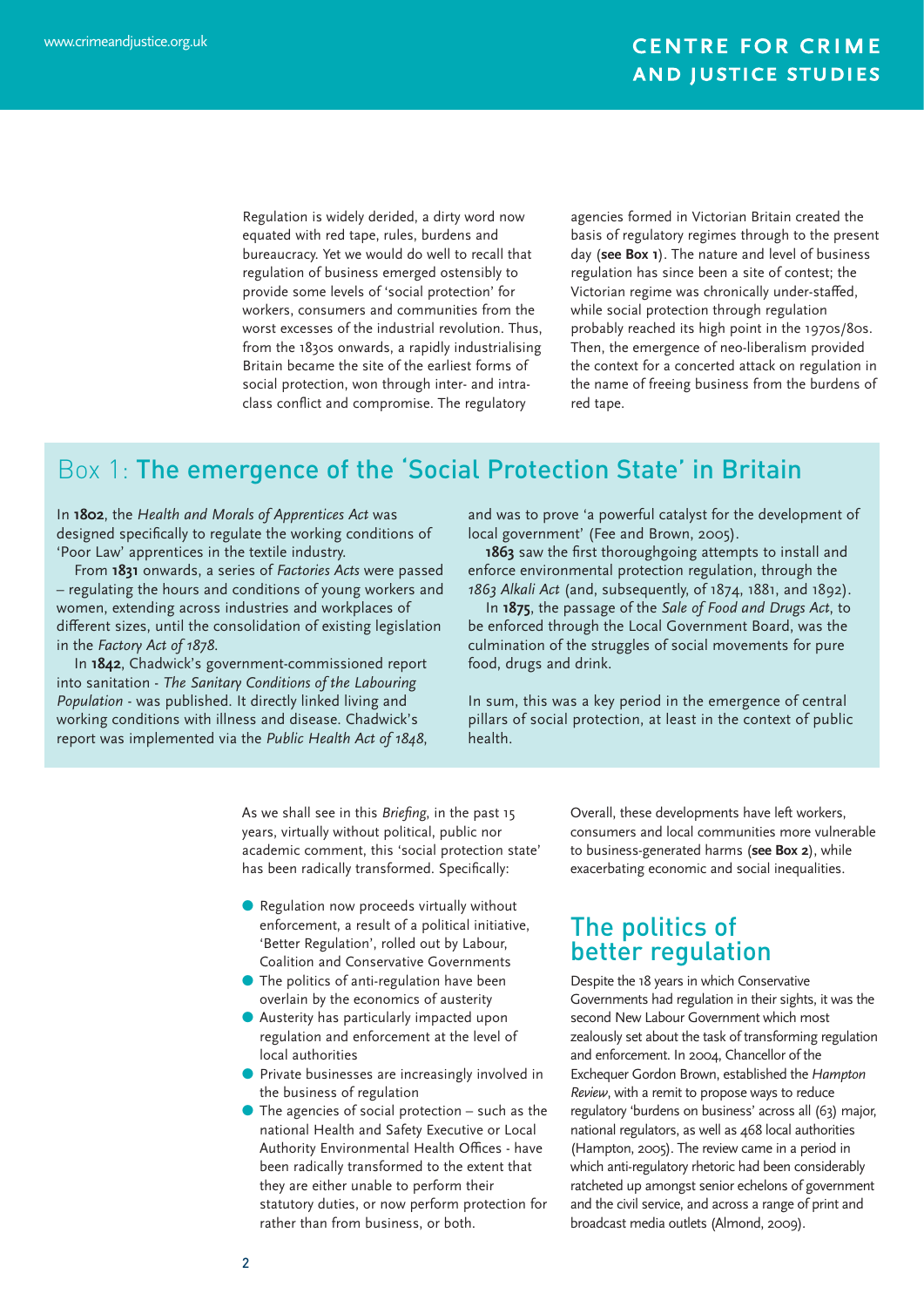# Box 2: Business harms as 'social murder'

Business harms are routine, systematic and, crucially, *avoidable*: they are a form of violence. In fact, the harms indicated below are so widespread that they are a form of what others have called 'social murder' (Chernomas and Hudson, 2007) – communities, consumers and workers put in a position that 'they inevitably meet a too early and an unnatural death', day-by-day, year-in, year-out (ibid).

It is this inevitability which has been mitigated by regulation and enforcement.

The scale of contemporary harm is significant:

The UK Committee on the Medical Effects of Air Pollution (COMEAP), looking at the effects of poor air quality effects at a population level, has estimated that 29,000 deaths every year are 'brought forward' by pollution, albeit this is thought to be a significant under-estimate (Bosely, 2015).

According to the most recent report from the Chief Scientist, 'Our best estimate suggests that there are around a million cases of foodborne illness in the UK each year, resulting in 20,000 hospital admissions and 500 deaths' (Food Standards Agency, 2012). Even these estimates of food related illness are likely to understate the scale of the problem (Food Standards Agency, undated).

There is now strong evidence that around 50,000 or so deaths per annum are related to working in Britain. Most of those deaths are caused by diseases that may cause many years of illness before their victims die (Tombs, 2014).

In each of these areas, the majority of these deaths originate in profit-making businesses.

Hampton's subsequent 2005 report – *Reducing Administrative Burdens: Effective Inspection and Enforcement* – proved to be a turning point in the trajectory of business regulation and enforcement across Britain. It marked the consolidation of the establishment of what had already been termed 'Better Regulation', a formal policy shift from enforcement to advice and education, a concentration of formal enforcement resources away from the majority of businesses onto so-called high-risk areas, and consistent efforts to do more with less. Notwithstanding the question begged by this initiative – who on earth would want *worse* regulation? – in 2005, Brown summed up this new approach to regulation and enforcement pithily; these were to be characterised by 'Not just a light touch but a limited touch' (cited in Furness, 2012).

Five years later, at the General Election of 2010, changes to law coupled with downward pressures on inspection and formal enforcement meant that, both nationally and locally, much in the regulatory landscape across Britain had been transformed. Of course, in the intervening years, the financial crisis had erupted across much of the world, not least in Britain, resulting in massive state bailouts and a tide of criticism of the level of regulation of 'the banks'. Yet, quite remarkably, the political consensus, at least in Britain, remained that business was *over*regulated – and all three mainstream political parties campaigned on manifestos to further reduce regulation. The five years of coalition government which followed went on to act on

that commitment with a feverish intensity. The current Conservative Government shows no sign of slowing down the attack on regulation – quite the opposite, in fact.

The effects of Better Regulation can partly be seen via some headline data on enforcement trends in three key protective fields in the sphere of social regulation in Britain – food safety, occupational health and safety, and pollution control (**see Box 3**). Regulation here is something of a patchwork of national and local responsibilities, albeit most businesses across these areas are regulated at the local authority level. Food safety enforcement in the UK operates almost entirely at the local level, overseen by the national body, The Food Standards Agency (FSA). Local functions are divided between Environmental Health Officers (EHOs) and Trading Standards Officers. Food EHOs oversee food safety and food hygiene, enforcing law across all forms of retail food business organisations (restaurant, shops, and so on), as well as food processing and food manufacturing outlets. Occupational health and safety regulation is divided between a national regulator, the Health and Safety Executive (HSE), and Health and Safety EHOs at a local level; the division is based on the main activity of any premises. Pollution control is also divided between a national regulator, the Environment Agency, while at local level, pollution control EHOs enforce regulation of businesses operating 'Part B' premises, as well as significant areas of non-business activity such as littering and fly-tipping.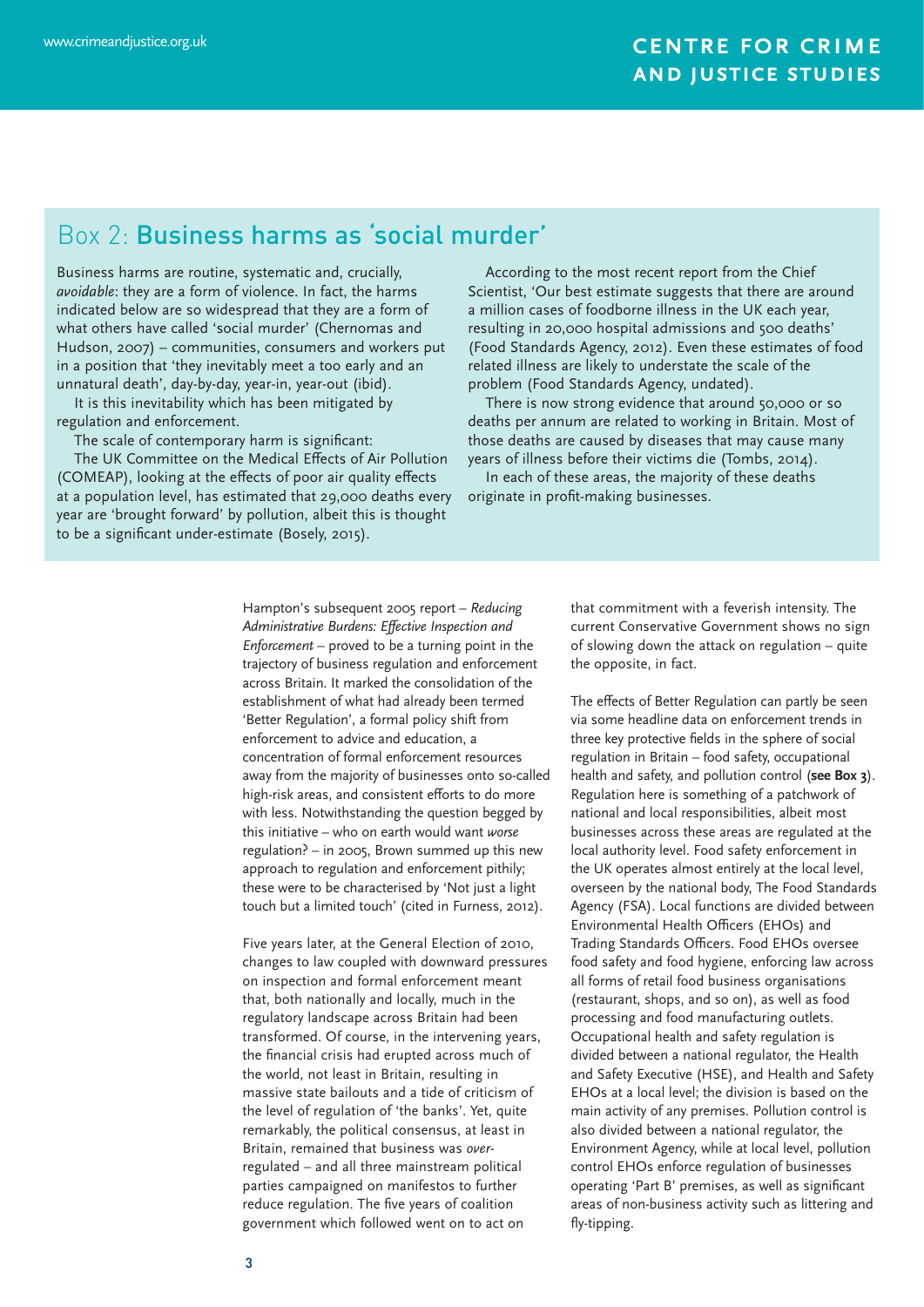# Box 3: Regulation without enforcement?

Below is summary data of trends in inspection and enforcement, 2003/04-2012/13. This period is deliberately chosen. The start date marks the rolling out of the Better Regulation agenda. But this period is also marked by the 2007 financial crisis which was used, by the coalition government from 2010 onwards, to justify austerity – so it is likely that within this data there is evidence of both politics and economics at play.

Inspection and Enforcement Trends between 2003/04 – 2012/13:

Local Environmental Health Officers enforcing food safety and hygiene law undertook:

- 12% fewer food hygiene inspections
- 34% fewer food standards inspections
- 28% fewer prosecutions

Health and Safety Executive inspectors, the national health and safety regulator, undertook:

- 53% fewer inspections (on the part of Field Operations Directorate, the body within HSE which undertakes by far the vast majority of inspections)
- 40% fewer prosecutions of offences, resulting in 32% fewer convictions

Local Environmental Health Officers enforcing health and safety law undertook:

- 90% fewer preventative inspections
- 56% fewer total inspections
- 40% fewer prosecutions, resulting in 38% fewer successful convictions

Environment Agency Officers engaged in national pollution control undertook:

- 52% fewer inspections (1999/00-2008/09; the Environment Agency claimed it could not separate data for inspections to businesses from 2009/10 onwards)
- and 54% fewer successful prosecutions, while issuing 42% fewer cautions

Local Environmental Health Officers enforcing local pollution control law undertook

- 48% fewer 'Part B' Inspection Visits
- and 30% fewer 'Part B' Notices (Notices rather than prosecutions are used, since the latter are so few – there were five in 2013/14 and three the previous year – as to render data almost meaningless)

(Tombs, 2016)

Now, taken in isolation, perhaps no one individual data set on any specific of enforcement activity data relating to any one regulator over a ten year period is particularly surprising. What is remarkable, certainly for a set of social scientific data, is that *each set of data reveals precisely the same trend*: that is, notwithstanding variations across regulators, the form of law being enforced, and indeed within regulators and specific forms of enforcement activity by year, *each set of data unequivocally indicates a long-term downwards trend in every form of enforcement activity*.

There are two further observations which might be made on the data underlying these trends.

First, while the trends in relative declines are striking, indeed uniformly so, this should not be allowed to obscure the fact that for the most part the data also indicates some *absolutely* low levels of enforcement activity.

So if we take the example of health and safety visits by local authority EHOs, we see that there were 81,000 of these in 2014/15 in the context of some 1.7m registered business – meaning that only about five per cent of businesses that might be visited in any one year actually received a visit. Put differently, the average business can expect to be visited by a local health and safety inspector once every 20 years.

Second, then, this data indicates that for all of these regulators, prosecutions are indeed the formal enforcement action of last resort:

- For food EHOs, 340,000 visits generated 361 prosecutions – a rate of approximately one prosecution for every thousand inspections and audits
- In health and safety, 81,000 visits prompted 164 prosecutions, at roughly one prosecution per 500 inspections
- Pollution control EHOs generated 64 Enforcement and Prohibition Notices in the course of over 11,000 inspections – or one notice for every 176 visits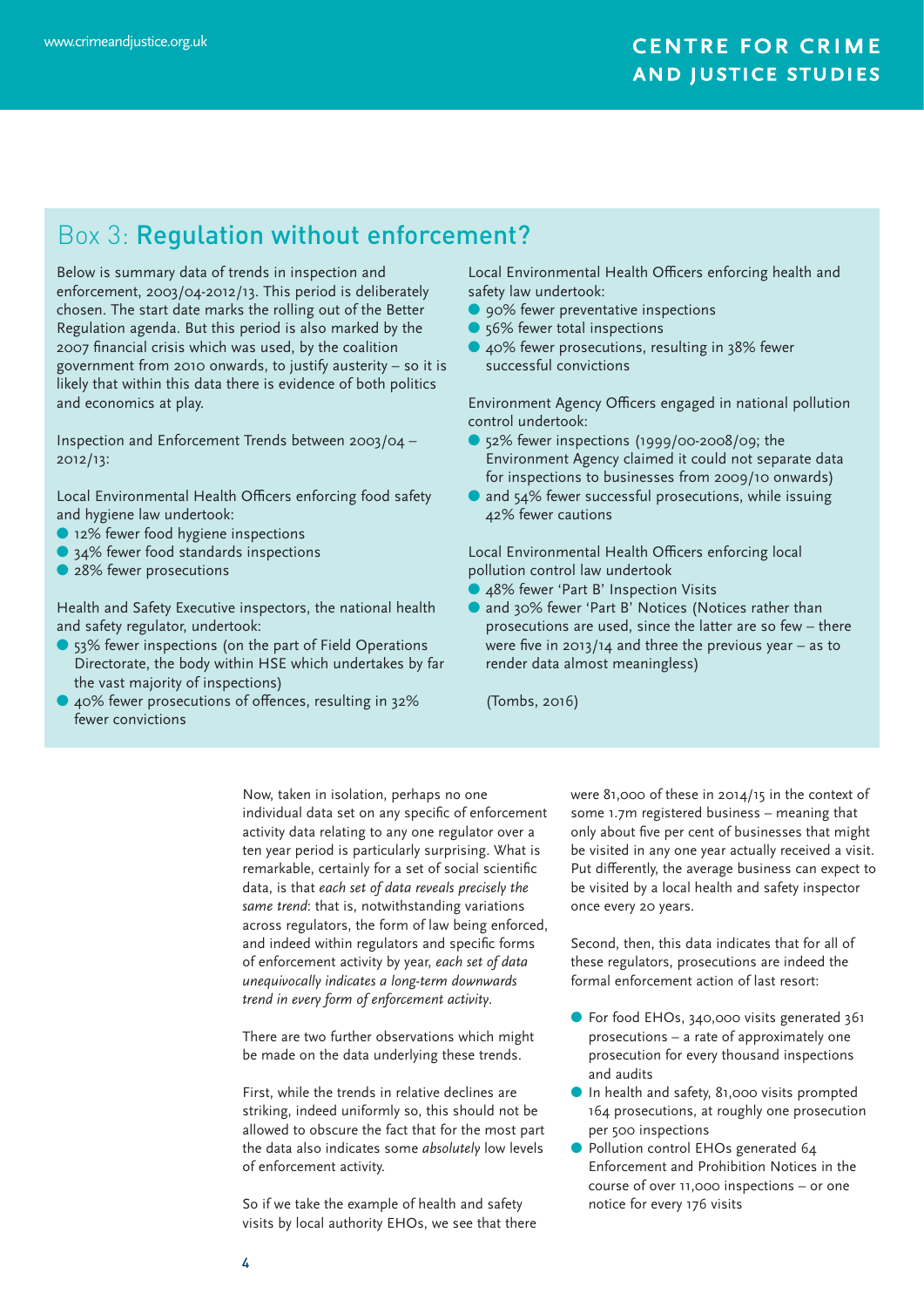Such prosecution levels surely tell us more about an approach to enforcing law *vis-a-vis* business than about the level of compliance on the part of those businesses, not least in the context of what we know about the levels of social harm they generate.

What this data indicates, in short, is an institutionalisation of *regulation without enforcement* as a sustained political initiative.

### From the politics of better regulation to the economics of austerity

During the latter half of the period under examination in the above section, it is clear that the politics of Better Regulation became substantially over-determined by the 'economics' of austerity. The macro-level trends to which the previous section has pointed are barely insignificant. Yet beyond stating that these create greater freedom from oversight for private business, and thus facilitate greater business harm, their effects are often hard to gauge. The remainder of this *Briefing* drills down to local authority level as a means of examining what these new politics of regulation mean in the context of unfolding austerity.

By way of context, funding for local authority services had been progressive under at least the first two New Labour Governments (Lupton et al., 2013). However, from 2009/2010, local government funding from Westminster came under pressure. Indeed, of all the cuts to government departments between 2010-2016, the Department for Communities and Local Government (DCLG) is impacted most of all.

Analyses of the distribution and impacts of these cuts indicate overwhelmingly that they impact most heavily upon poorer local authorities:

*Councils covering the 10 most deprived areas of England – measured according to the index of multiple deprivation – are losing £782 on average per household, while authorities covering the richest areas are losing just £48 on average. Hart district council in Hampshire, the least deprived local authority, is losing £28 per household, while in Liverpool District B, the most deprived area, the figure is £807.*  (Sparrow, 2014)

One of the most deprived regions in the UK is Merseyside – and the remaining sections of this *Briefing* draw upon a case study of regulation and enforcement in the local authorities which make up this region. Merseyside is a populous conurbation: the combined population of the five local authorities under examination here – Knowsley, Liverpool, St Helens, Sefton and Wirral – is 1.4 million. There are some 40,000 businesses registered across these authorities. Merseyside is also one of the poorest regions in England, if not the poorest. The Index of Multiple Deprivation is a ranking of all English local authorities, where 1 is the most and 326 the least deprived local authority, based upon government's measurement of 38 indicators across seven domains of deprivation. On the 2015 Index, Knowlsey is the second poorest local authority area in England, Liverpool the fourth poorest. All five local authorities are ranked among the ten per cent most *health deprived* districts in England (Liverpool City Council, 2015). Moreover, all have higher than the national average of unemployed, and benefit claimants, have higher than the national ratio of part-time to full-time jobs, a higher percentage of public sector jobs and a lower than national average of jobs in the private sector. In general, these observations all indicate a local population which is particularly reliant upon the local state for a range of welfare, social and public services, as well as employment opportunities, so that changes in any of these impact disproportionately upon local people, as residents, consumers, and workers (Centre for Local Economic Strategies, 2014).

No two local authorities nor regions are identical, so there is no claim here regarding representativeness. And it is certainly the case that a poor region such as Merseyside will be particularly affected by austerity from a baseline of already very low per household spending by local authority. But at the same time, there is no reason a focus on Merseyside cannot enhance our understanding of how the politics and more latterly the economics of Better Regulation might impact upon local authority enforcement efforts.

## Local better regulation: insights from the front-line

In a series of interviews with 35 Environmental Health Officers (EHOs) across Merseyside, during 2014-15, it is perhaps unsurprising that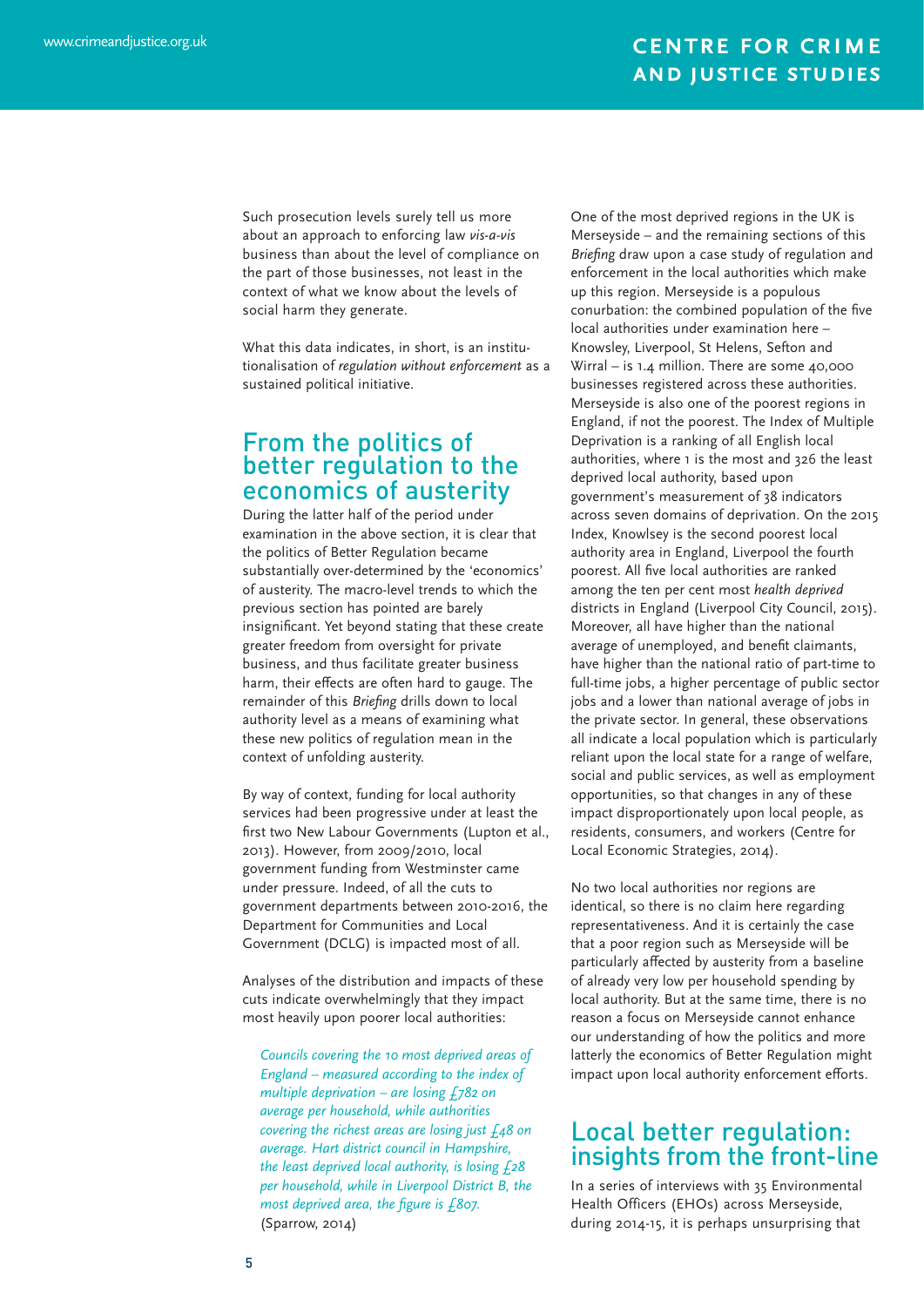the strongest, most consistent theme to emerge focused around 'the cuts'. The effects of these are starkly illustrated in **Table 1**, which sets out EHO staffing levels across the five authorities

over the years of coalition – but *prior* to the election of a Conservative Government set on even more swingeing funding reductions for local government.

Table 1: Merseyside local authorities' Environmental Health Officers (full-time equivalents), by principal responsibility, 2010-20151

|                         | 1 April, 2010  | 1 April, 2013  | 1 April, 2015    |
|-------------------------|----------------|----------------|------------------|
| Knowsley                |                |                |                  |
| Food safety and hygiene | 1.85           | 1.6            | $\mathbf{1}$     |
| Health and safety       | 1.65           | 1.4            | 2.6              |
| Pollution control       | 2.7            | 1.2            | $\overline{0}$   |
| Total                   | 6.2            | 4.2            | 3.6              |
| Liverpool               |                |                |                  |
| Food safety and hygiene | 14             | 12             |                  |
| Health and safety       | $\overline{4}$ | $\sqrt{2}$     | 7.6              |
| Pollution control       | 21             | 13             | $\boldsymbol{9}$ |
| <b>Total</b>            | 39             | 27             | 16.6             |
| <b>St Helens</b>        |                |                |                  |
| Food safety and hygiene | 5              | 5              | $\sqrt{4}$       |
| Health and safety       | 3              | $\sqrt{3}$     | $\overline{c}$   |
| Pollution control       | $\overline{c}$ | $\overline{c}$ | $\mathbf{1}$     |
| <b>Total</b>            | 10             | 10             | $\overline{7}$   |
| <b>Sefton</b>           |                |                |                  |
| Food safety and hygiene | 5.5            | 5              |                  |
| Health and safety       | 3              | 3              | 7.58             |
| Pollution control       | 6              | $\overline{4}$ | $\mathfrak{Z}$   |
| Total                   | 14.5           | 12             | 10.58            |
| <b>Wirral</b>           |                |                |                  |
| Food safety and hygiene | 8.95           | 9.15           | 6.5              |
| Health and safety       | 5.0            | 2.0            | 1.5              |
| Pollution control       | 7.0            | 6.30           | $\overline{c}$   |
| Total                   | 20.95          | 17.45          | $10$             |

1 Sources: F2016.01.1883 - Freedom of Information Request, Freedom of Information Request F2014-12-864; Freedom of Information Request 357573 Response; FOI - Sefton Environmental Health Officer Numbers; FOI 856837 - Steve Tombs - Environmental Health Staffing; Liverpool City Council, Freedom of Information Act Request 424218, 9 December 2015; Sefton, Freedom of Information Request, 9 December 2015; St.Helens Council Freedom of Information Request ref: 20151125-00153-1; Wirral FOI 980631, 27 November 2015.

This staffing data demonstrates clearly that staffing levels across each of the functions across all of the local authorities have, virtually across the board, been radically reduced. It is worth noting the absolutely low numbers of staff resource at issue here, in any authority in any year, but notably by the final year for which data is provided, that is, 2015. At its most extreme, Knowsley had no dedicated pollution control EHOs by April 2015, and neither Liverpool nor Sefton had any dedicated health and

safety EHOs – rather, food EHOs would 'keep an eye out' for health and safety issues. This decline of health and safety resource was no doubt partly an effect of a change, in May 2013, to HSE's National Enforcement Code which had effectively banned preventative health and safety inspections at a local level (Department for Work and Pensions, 2013).

This data certainly coheres with what were remarkably similar phrases used to describe the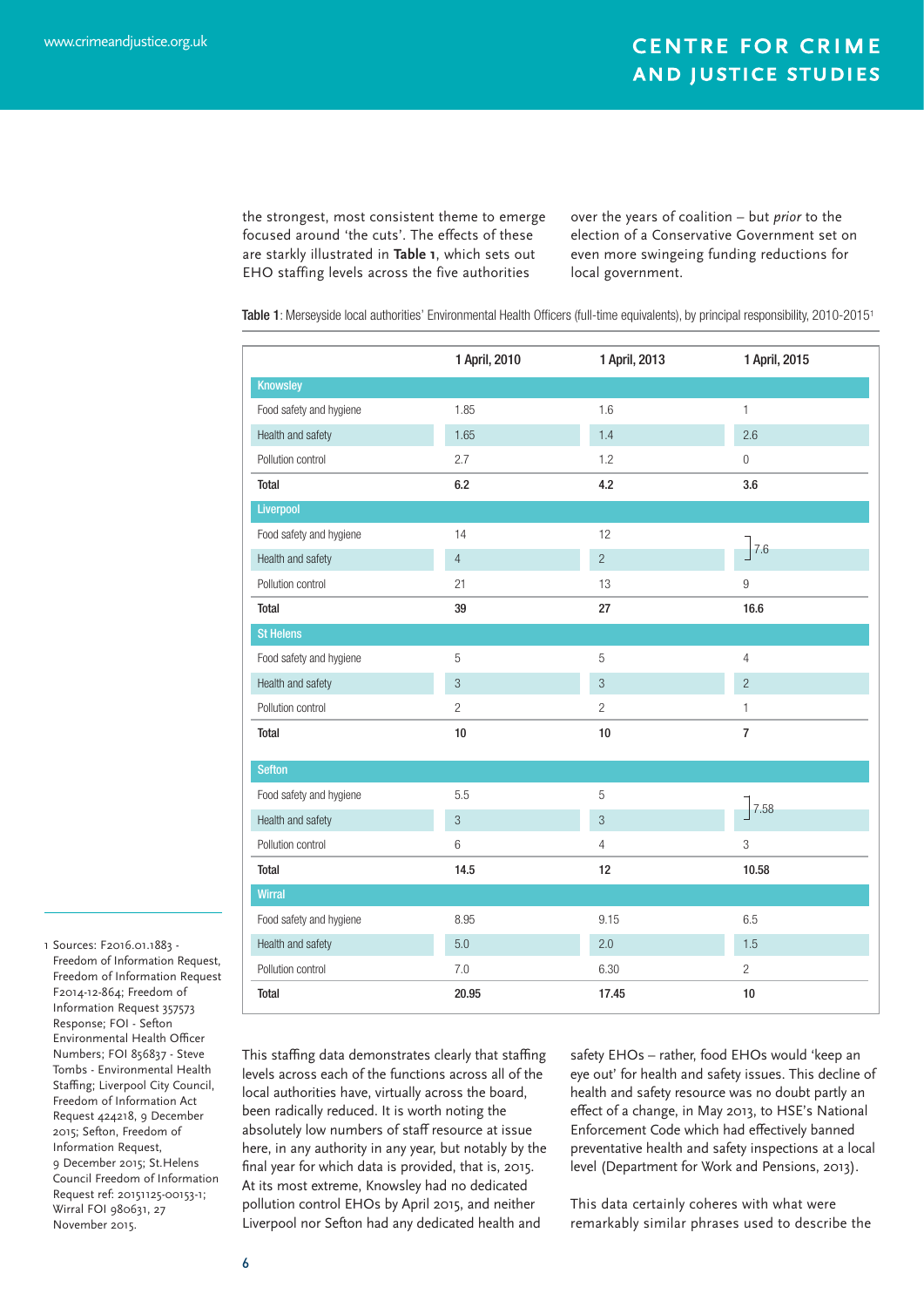state of regulatory and inspectorial resources in the course of interviews (**Box 4**), 35 of which were conducted with Environmental Health Officers (EHOs) across Merseyside. Phrases

such as those presented in Box 4 provide a stark illustration of what funding cuts mean in practice for regulation and enforcement (see also UNISON, 2012).

# Box 4: What do the 'cuts' mean in practice?

'At present, we can't meet our statutory duties'

'To be honest we're now doing statutory stuff only'

'There's nothing left to cut now'

'There is no padding left, we're below the statutory minimum … there are no areas of discretion left'

'There's nothing else to be cut'

'Where we are now, we're at the point where worker safety is being jeopardised'

'It's going to come to the point where it going to affect the residents, the local population, in many ways we are at that point now, public health and protection is being eroded'

'We're at the point where there is no flesh left, this is starting to get dangerous, a danger to public health'

There are various dimensions to these staffing reductions – as well as other pressures on local authority enforcement – which are worth greater exploration.

### Increased obstacles to enforcement

With fewer staff, it is hardly surprising that many interviewees raised the issues of a long-term decline in inspection, a long term decline in the use of formal enforcement tools, and a decreasing use of prosecution. On the latter, another clear message from the data was of increasing obstacles to the ability to prosecute. The latter included: a lack of staff time; fear of losing cases; lack of support from legal services departments to prosecute; and an increased political risk ('flak') in prosecuting. Moreover, these types of responses are indicative of a political context for regulatory enforcement where the idea of regulation is under attack, and are a useful illustration of how discourses and policies at national level can translate into barriers to enforcement at local levels.

# The loss of expertise

It should also be noted that, if all of the local authorities had seen reductions in staff, this did not just mean a loss of *overall* resource, but the loss of a *particular* kind of resource, that is,

expertise and experience. Most notably, redundancies did not only mean that staff were not replaced but a loss of specialist expertise, alongside pressures for regulators to become generalists. As one respondent put it, 'the last two years have been a nightmare', the authority had lost staff and expertise – 'it's the experienced staff who have gone, so we have lost numbers and expertise'. In fact, the shift from regulators being specialists to generalists was one consistent theme across the interviews, referred to by numerous respondents and in every authority: 'People have had to become generalists'; 'most of them are just thankful they've still got a job'.

# A lack of training

Moreover, the loss of staff combined with a shift from a specialist to generalist inspection focus had made re-training necessary. However, another clear theme to emerge from the interviews was of declining opportunities for training – at the time when most needed. As one Regulatory Services manager put it to me, 'We have a training budget, but it is now business hardened' – by which he meant that there was 'little access' to training, 'except to free online courses'. An EHO translated this into the effects on an individual: 'I used to go on six to ten courses a year, now perhaps one or two, I'm supposed to do ten hours of CPD a year but am struggling to manage that'.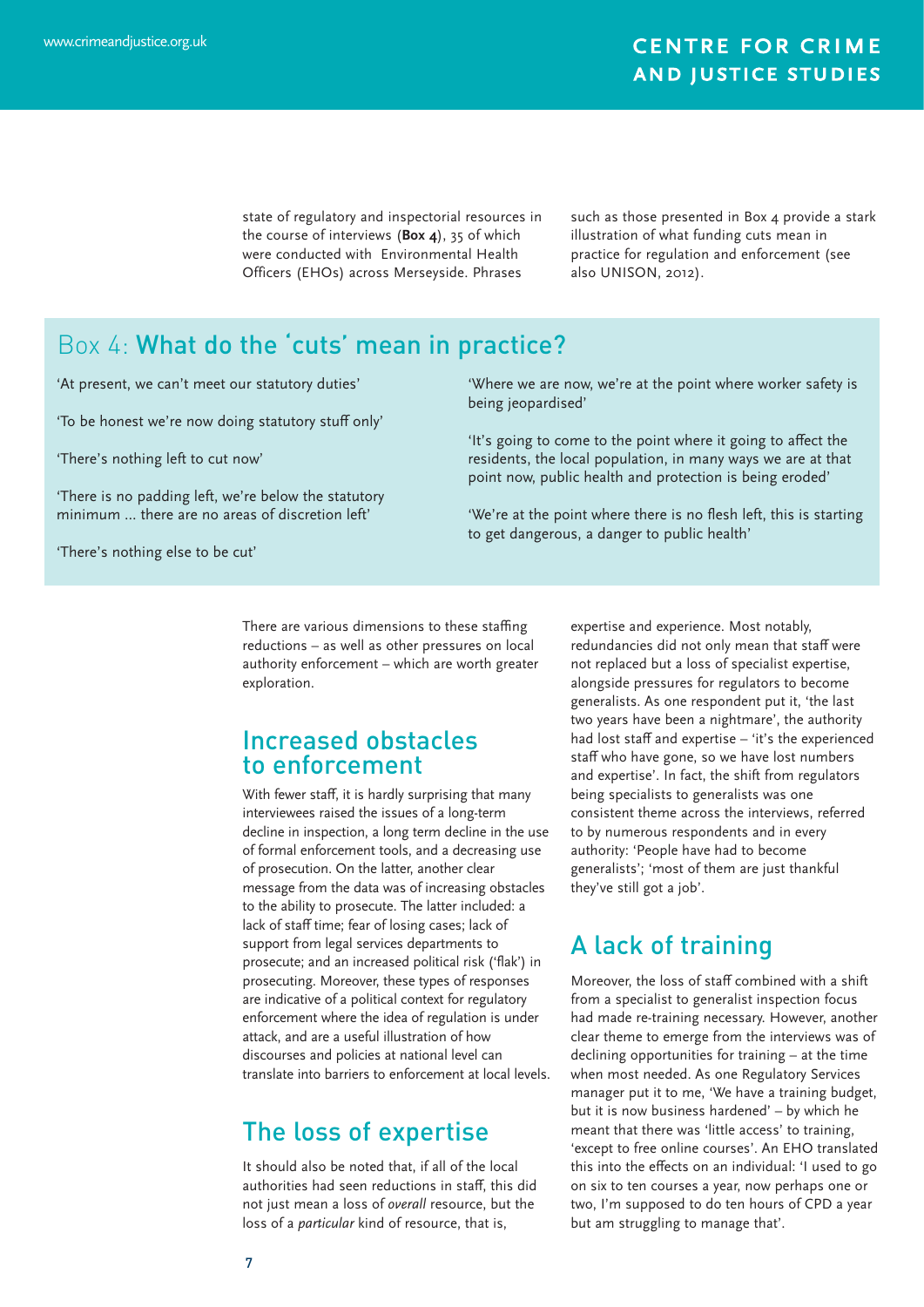FOOD

### The reach of the private sector into public service

Alongside the resource constraints within which local authorities are struggling to meet their statutory duties as regulators, is a related development – the creeping influence of the private sector in those regulatory efforts. Here we find clear instances of politics meeting economics – and, in their combination, changing the role of local regulation and enforcement, perhaps irrevocably. This not only undermines the idea that regulation is something which is aimed at controlling business, but it creates an increasing democratic deficit, as *public* services designed for *social* protection come under ever increasing *private* influence.

# Educating EHOs

We can see the creeping influence of the private sector in changes to the education of EHOs. EHOs attain professional status through a university degree course accredited by the Chartered Institute of Environmental Health (CIEH). In 2011, the curriculum was over-hauled, partly, in the words of one interviewee, a programme leader of one such course at a North West University, to reflect 'the shift in the profession from not being seen as inspection focused'. In the words of another respondent, a student EHO, 'CIEH is increasingly making the

content of degrees more private–sector friendly'. This process had already begun as a result of local authorities' inability to offer paid placements for students, while students require placements in order to complete the main assessment on their degree course. Several respondents told me that local authority funded students simply no longer exist – the one student EHO I interviewed was working in the authority part-time, unpaid. More commonly, since students still have to undertake a placement, they now take these where they can be paid, or at least receive expenses, that is, in the private sector; Asda, Sainsbury's and Tesco's were all mentioned as significant sites for such placements in the food sector. Obviously, and as was said to me, this also means that the values and perspectives of the private sector, the regulated, are prioritised for the student EHO over those of the regulator. In such subtle ways are the mind-sets and thus practices of a profession shifted.

### The Primary Authority scheme

The transformation of social protection is not simply about non-enforcement – it also involves a concerted effort to change the relationship between the state, the private sector and regulation. Indeed, this changing relationship is increasingly one in which the private business, ostensibly the object of regulation, becomes a



Sources: Food Standards Agency Freedom of Information Request FOI 1573/1033/2014, 11 June 2014. Food Standards Agency Freedom of Information Request FOI 1131, 20 February 2012. Food Standards Agency (2015), *Annual Report on UK Local Authority Food Law Enforcement 1 April 2014 to 31 March 2015*, London: Food Standards Agency. Food Standards Agency (undated), *Monitoring Data by Year*, www.food.gov.uk/enforcement/ monitoring/laems/mondatabyyear. Purcell, N. (2016), *UK Local Authority Food Law Enforcement Annual Report 2014/15. Food Standards Agency FSA 16/01/05 Board Meeting – 28 January 2016*, www.food.gov.uk/sites/default/files/fsa160105.pdf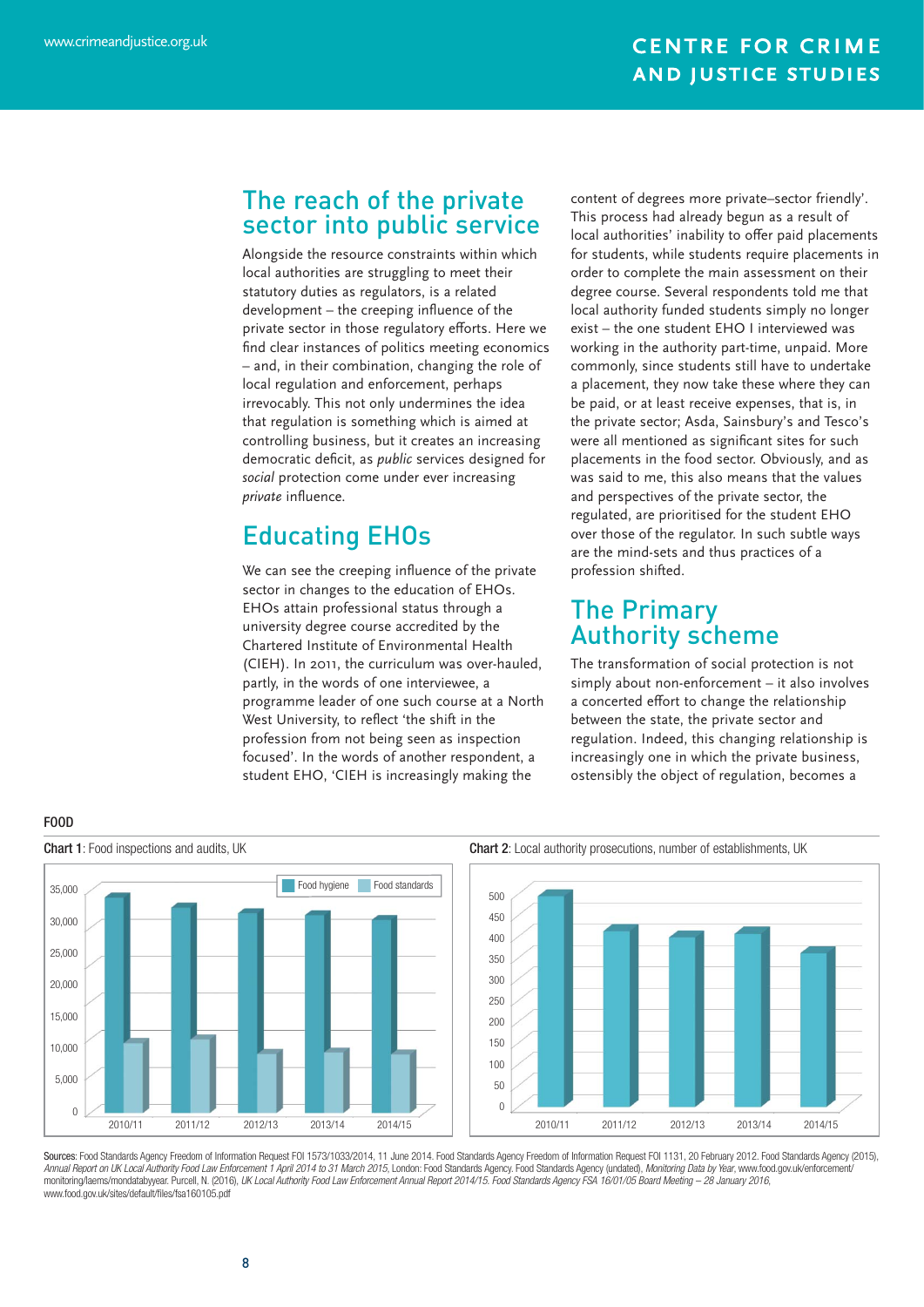#### HEALTH AND SAFETY



Chart 3: Total health and safety visits by local authorities, GB

#### Chart 4: Preventative health and safety visits by local authorities, GB





Sources: Freedom of Information Request, HSE Response, 2016/01002, 19 January 2016. Freedom of Information Request, HSE Response, 2014060117, 2 July 2014. Health and Safety Executive (2015), *Prosecutions in Great Britain (2014/15p)*. *Enforcement action taken by HSE, local authorities and, in Scotland, the Crown Office and Procurator Fiscal Service (2014/15p)*, www.hse.gov.uk/Statistics/prosecutions.pdf

#### POLLUTION CONTROL

Chart 6: Local authority pollution control enforcement activities, Part B Installations, England and Wales







Enforcement and prohibition notices:



Sources: Defra (2014), *Defra Official Statistics Release: Local pollution control statistics in England and Wales, 2003 to 2013*, London: Department for Environment, Food and Rural Affairs. Defra (2014), *Statistical release, 25 June 2014*, London: Department for Environment, Food and Rural Affairs. Hartley McMaster Ltd (2012), *Local Pollution Control Statistical Survey: management summary*, London: Department for Environment, Food and Rural Affairs. Hartley McMaster Ltd (2015), *Local Pollution Control Statistical Survey: management summary,* London: Department for Environment, Food and Rural Affairs.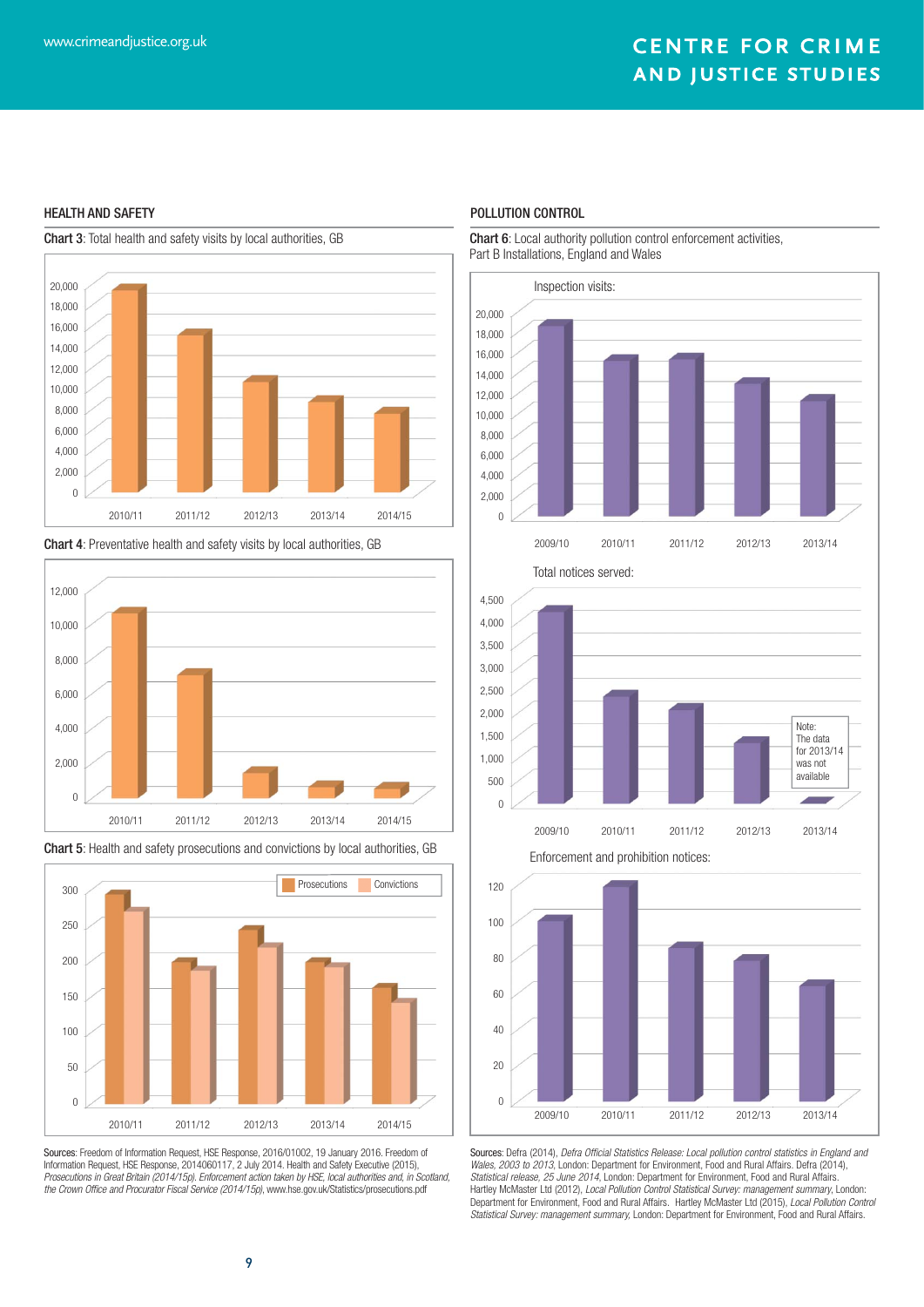key vehicle in that regulation. A paradigmatic instance of this is being achieved through the Primary Authority(PA)scheme, itself illustrative of how the economics and politics of Better Regulation have combined to produce a fundamental shift in the practice and principles of regulation and enforcement. The PA scheme

was introduced by the Labour Government in 2009, but given considerable impetus by the coalition government from 2010, notably following the establishment of the Better Regulation Delivery Office (BRDO) in 2012, for which oversight of the scheme was a key priority (**see Box 5**).

# Box 5: The stated rationale for the Primary Authority scheme

According to the BRDO, the scheme allows businesses to be involved in their own regulation. It enables them to form a statutory partnership with one local authority, which then provides robust and reliable advice for other councils to take into account when carrying out inspections or addressing non-compliance. The general aim is to ensure that local regulation is consistent at a national level, but sufficiently flexible to address local circumstances. The business can decide what level of support it requires, and the resourcing

of partnerships is a matter for the parties concerned. A primary authority can recover its costs (Better Regulation Delivery Office, 2014).

When this statement was issued, in April 2014, 1500 businesses had established PA relationships across 120 local authorities (ibid). By April 2016, there were 10,105 such partnerships across 175 authorities.

(https://primaryauthorityregister.info/par/index.php/home).

PA applies across a vast swathe of areas of regulation, including food safety, occupational health and safety and pollution control, and a wide range of regulators, from EHOs and trading standards to fire and rescue services and port authorities. It is a classic Better Regulation initiative – and, at local level, its key formal initiative. It allows a company – and, since April 2014, franchises and businesses in trade associations, to be further extended through the *Enterprise Bill* currently going through parliament - operating across more than one local authority area to enter an agreement with one specific local authority to regulate all of its sites, nationally. Thus, for example, a supermarket like Tesco's may have stores in every one of the local authorities in England and Wales. Under the PA scheme, it can reach an agreement with one local authority to regulate its systems across all of its stores in every local authority for complying with a relevant body of law – occupational health and safety or food hygiene. To regulate its systems, the company makes a payment to the local authority, agreed through contract. The benefit for the company, of course, is the absence of oversight in the vast majority of its outlets. These can be visited in other areas, but any enforcement action needs to be undertaken through the local authority which is the PA. Should a local authority wish to prosecute a company in a PA agreement, for

example, it can only do so with the permission of the local authority which is party to that agreement. Then, under the scheme, any consideration of a potential prosecution must entail prior notice being given to the company; the company can then request that the matter be referred to the BRDO for determination (Williams, 2013).

In interviews with two civil servants at the BRDO, it was claimed that the PA scheme is 'a big success', referring to the numbers of businesses which had entered agreements with local authorities, and 'what businesses say about it, the savings it has generated', as well as the fact that 'every major business has been snapped up'.

It's clear, however, that the scheme is proving highly problematic for local regulators, even as they sought to enter into PA agreements in order to generate income – 'this is why we are really pushing the PA scheme'. Another referred to ongoing negotiations with a company, stating that although she'd 'always been opposed to the scheme', it 'would generate about  $f_18,000$  in the first year when systems and so on are being set up, this is peanuts for a multinational but half a job for us'. So although one regulatory services manager noted that the scheme 'did not really work', he and his local authority were constantly pursuing PA partnerships (**see Box 6**).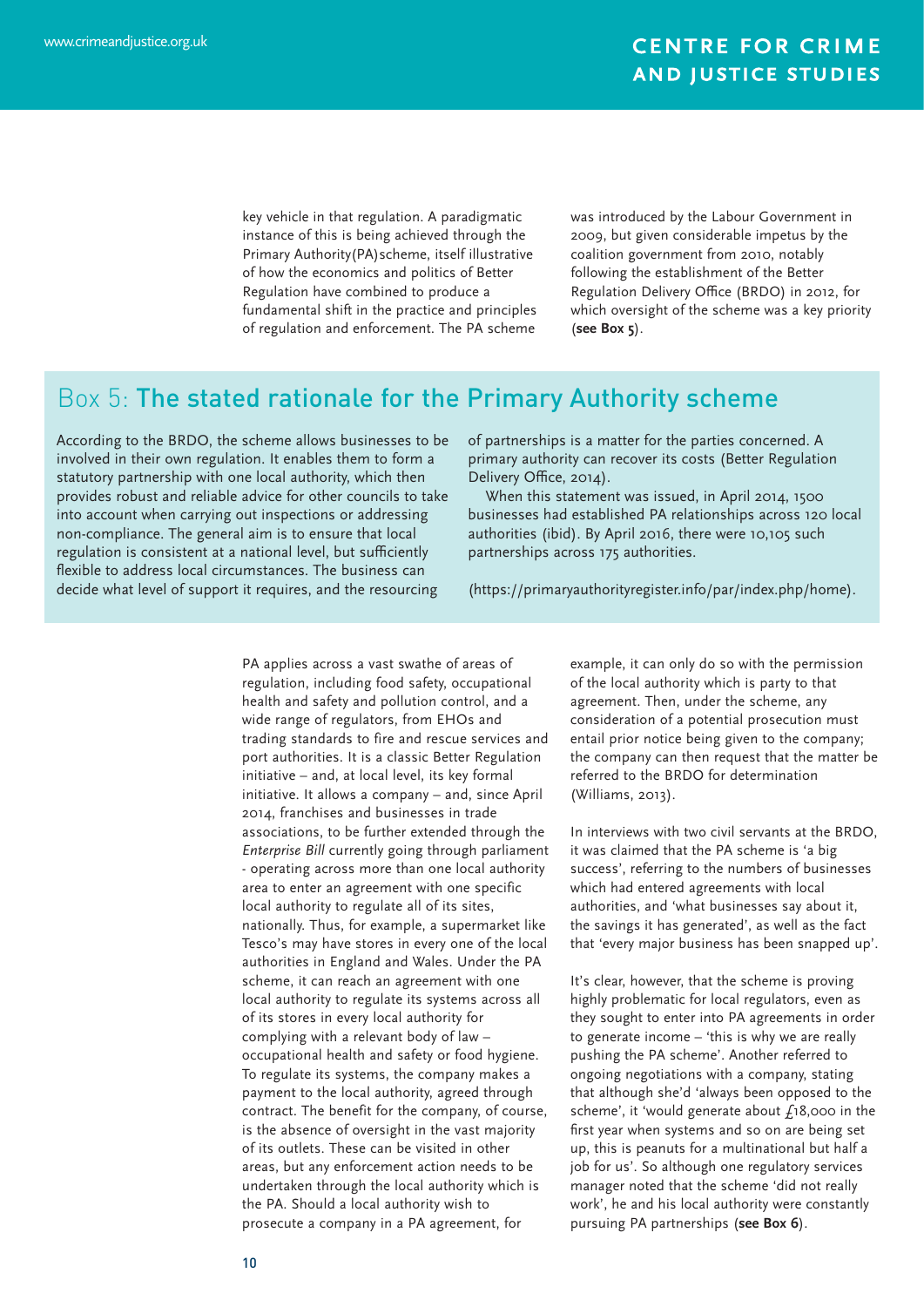# Box 6: Local EHO views of the Primary Authority scheme

'In theory it could work well, in practice it protects large companies from local authority enforcement'

'Under PA they [companies] only have to demonstrate the existence of systems'

Local authorities have a 'disincentive to take enforcement action because PA schemes are a source of income'

PA schemes 'protect companies from inspection and enforcement'

They operate 'in my experience at the level of a tick-box rather than real co-operation or taking responsibility'

PA schemes 'work on paper only, there are hundreds of businesses in the scheme and I can't see how these can all be genuine'.

In general, then, as one enforcement officer noted, 'Primary Authority has had a real impact on what we can and cannot do'; the claim was made at length that businesses 'pick and choose' which local authorities to enter into PA agreements with, with the insistence that 'they wouldn't pick an authority like Liverpool', they will pick the 'no-one knows anything authority', that is, local authorities with no experience of the industry/business.

Moreover, in the processes of negotiation to draw up the contract which represents the PA agreement, local authorities are at a distinct disadvantage – there is an 'asymmetry of expertise' (Social Enterprise UK, 2012) between local authority negotiators and private companies in such contractual negotiations, as well, of course, as a structural power accruing to private companies operating across numerous authorities to drive down the terms of contract with any one local authority.

### Outsourcing and privatisation

The PA scheme represents a fundamental shift in the nature of local regulation and enforcement. It is a classic vehicle of Better Regulation, since it reduces inspection, exacerbates the power imbalance between regulators and regulated, builds in checks against regulation and enforcement, and operates on a marketised, contract-based system. Discussion of the PA scheme was, then, inevitably used as a way of discussing the future trajectories of local regulatory services. And, when respondents were asked where they thought their service might be in five to ten years, responses were a variation on a theme, encapsulated pithily by the response, 'I don't know if I'll be here in one year let alone five

years'. Those who expanded upon this rather disspirited response indicated that the function would become marketised or privatised or likely some hybrid of the two – reflecting more general prognoses of how local authorities would respond to the pressures of funding cuts (Hastings et al., 2013).

Such indications are hardly pure speculation (**See Box 8**).

These wholesale shifts from public to private provision are the mere visible tip of a significant iceberg. Councils in Bromley, Chester West, Cheshire, and Wandsworth have all publicly considered wholesale privatisation of regulatory services (Wall, 2015a). Moreover, recent research by the New Economics Foundation for the Trades

# Box 7: PA as Better Regulation

Primary Authority schemes are a classic Better Regulation initiative. As indicated, they:

- Are a form of marketisation of the relationships between regulator and the regulated
- Entail contractual relationships based upon an imbalance of expertise and resources
- Provide a source of income for increasingly cash strapped local authority services
- Entail shifts in the balance of power from the regulator to the regulated
- Further remove the practice of inspection from regulation.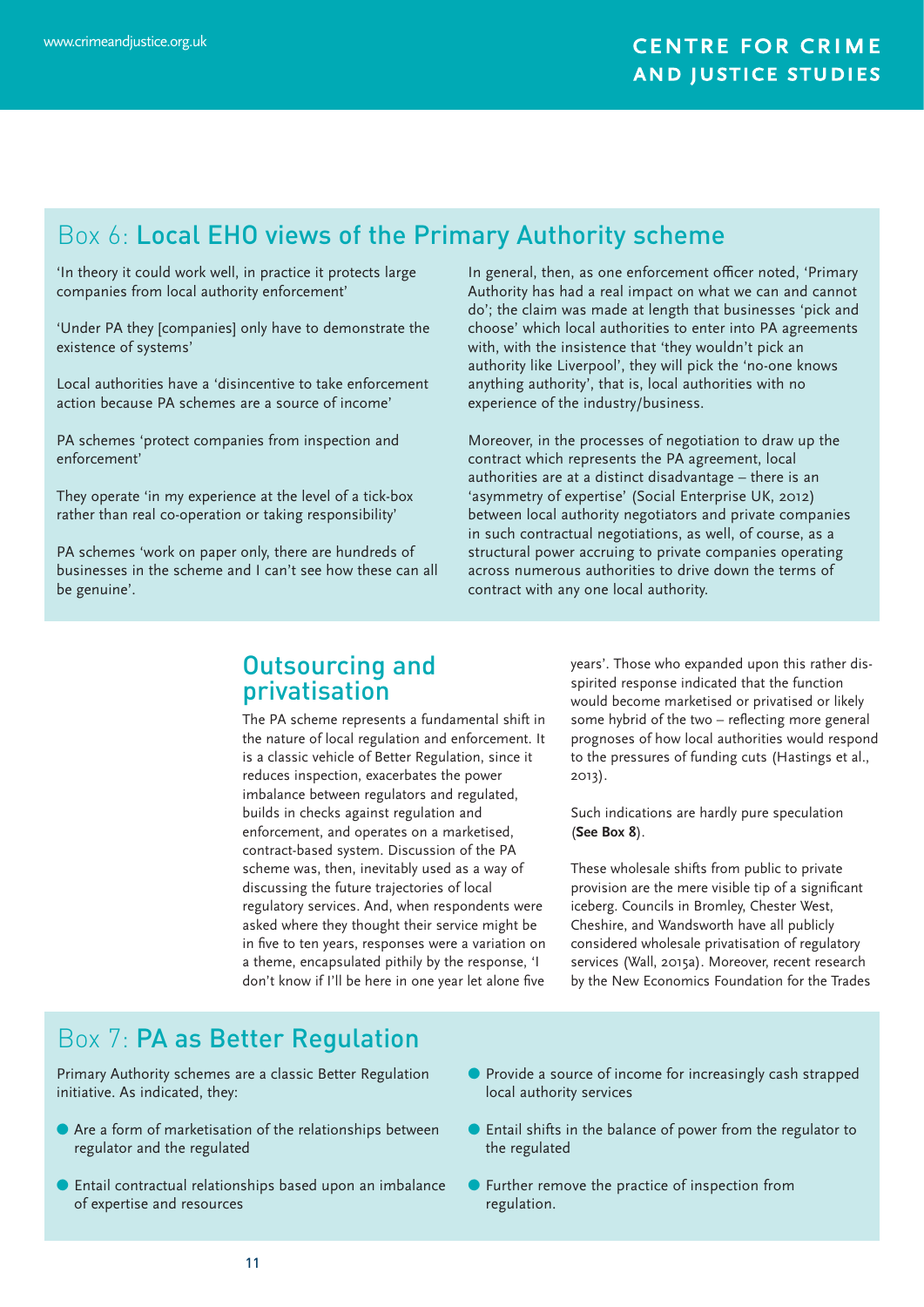# Box 8: The wholesale outsourcing of regulatory functions

**October 2012**: North Tyneside Council announced the transfer of 800 employees to Balfour Beatty and Capita Symonds (BBC News Online, 2012).

**August 2013**: The London Borough of Barnet saw off a legal challenge to a contract to hand over its services to two wings of Capita, under what has become known as the 'One Barnet' model. Business services – estates, finance, payroll, human resources, IT, procurement, revenues and

benefits administration, and customer and support services – have been out sourced to Capita in a ten-year contract worth  $f_3$ 50m. A range of other services including regulatory services – were contracted to its subsidiary Capita Symonds, in a  $f_1$ 30m contract, also for ten years (Smulian, 2013).

**January 2016**: Burnley Council's environmental health services were outsourced to Liberata (Wall, 2015b).

Union Congress (TUC) calculated that, 'Environmental and regulatory services is the sector with the second biggest proportion of expenditure paid to external contractors, at 44 per cent' (TUC and New Economics Foundation, 2015). The arrangements under which this outsourcing proceeds are complex and opaque, confounding accountability and often even transparency (under clauses of 'commercial confidentiality'), and include diverse arrangements such as the use of Strategic Service Partnerships (SSPs), Joint Venture Companies (JVCs), shared services, and collaborative outsourcing (ibid).

It was no surprise, then, when one of my interviewees noted that, in contexts where all possible savings had been made, notably in terms of in-house staff, that there would likely be more merging of functions and more outsourcing – claiming that 'the Capitas of this world' would take over functions and make savings by 'driving down pay and conditions', so that there would be left 'a rump of people working for a council who commission services'. Several respondents noted that the most likely scenario was to become a commissioning authority. Indeed, this was also a view held by the one elected member whom I interviewed, a Labour Councillor. In his words, given resource constraints and the fact that 'it's the Council's duty to set a legal budget', 'nothing is off the table', so that what he called 'the Barnet privatisation … might be something we'd consider in the future'. Another interviewee raised these two developments critically, arguing that 'enforcement should be kept in house', and explicitly raising 'the problems' of 'a private company enforcing against private companies' – this was, in her words, 'a conflict of interest'.

## How much 'better' can better regulation get?

Once regulation is successfully cast as a problem, to be reduced, a drain on state resources, private entrepreneurship and economic growth, and once that view is furthered through regulatory, legal and institutional reform, then the momentum against regulation becomes virtually unstoppable – if less state regulation and enforcement is *always* to be preferred, then *how little is little enough?* 

This issue emerged in interviews with two staff at the BRDO. For each of these, they were clear that Better Regulation was established to 'restore trust' on the part of business with regulators, a relationship which one described as having been 'broken'. Of interest was the view, even after over a decade of Better Regulation initiatives, that regulators failed to understand that 'regulation and economic development and prosperity go hand in hand', rather viewing the former 'as a matter of enforcement' – and claiming that this was especially problematic at the level of local regulation. Thus, for each, the Better Regulation message had not been effectively received at local level: 'Most [EHOs] didn't know and many still won't where their local Economic Development programme sits within the authority'. Thus the task was still to get regulators 'to see themselves in a different light in relation to business, to reposition themselves in terms of businesses'. This 'requires a commercial mindedness that most local authority regulators simply do not have' – albeit there was optimism that newer recruits were more likely to be imbued with this attitude, and thus to embrace Better Regulation. Such views found echoes amongst some of my interviewees (**see Box 9**).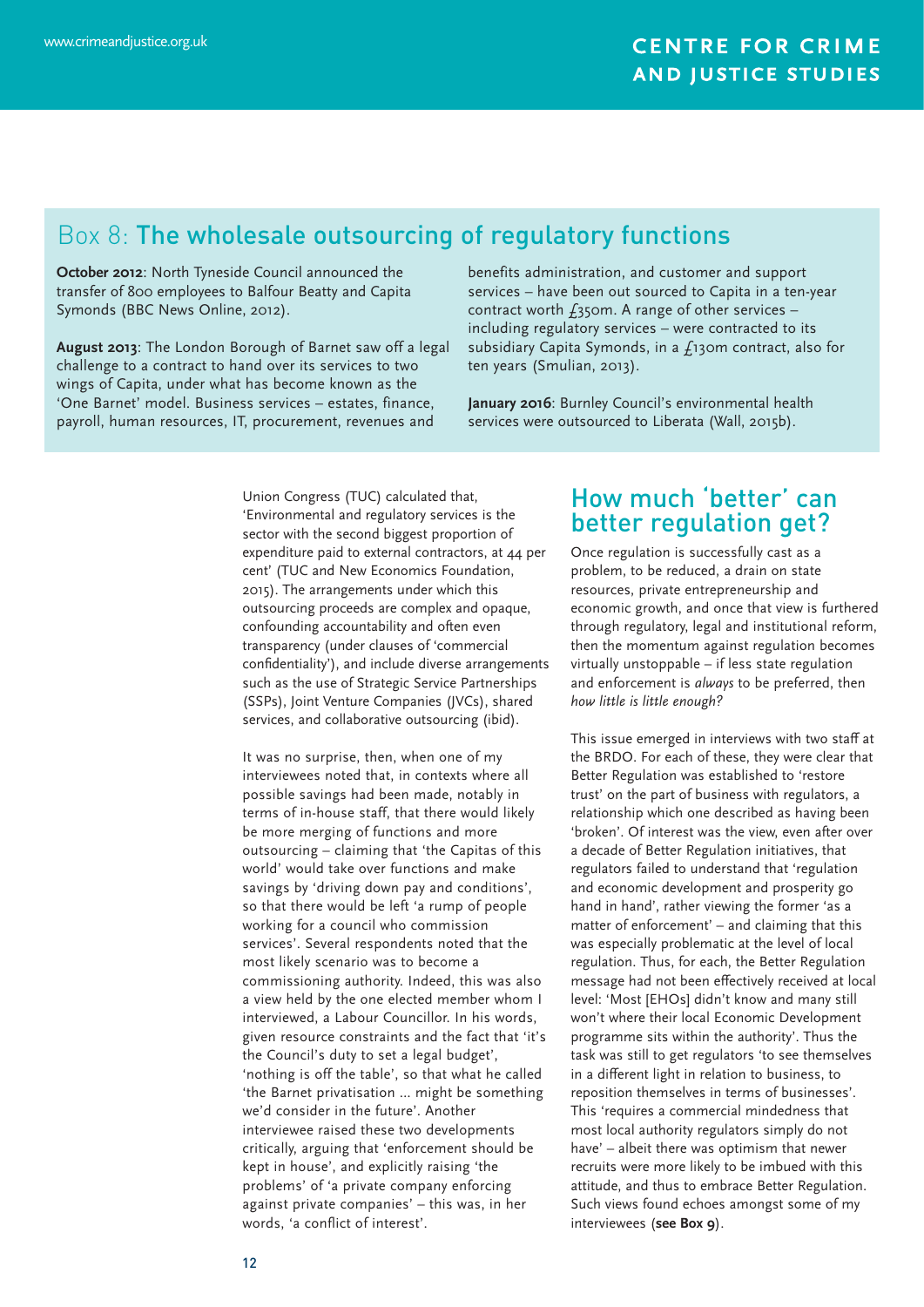# Box 9: Local regulators' views on Better Regulation

'We need to be more business friendly and get our customer focus right'

'I am in the business of collaborative regulation … there must be growth, and that is the context in which we must support business to comply with the law.'

'Increasingly we're told that our main job is to facilitate business, industry and so on'

Better Regulation has continued, and will continue, apace. It is a long-term political initiative, effectively designed to break the link between regulation on the one hand and inspection or external oversight on the other. To paraphrase Fooks's prescient analysis of financial regulation of the City of London in the 1990s (Fooks, 1999), what we are witnessing is a shift from the regulation *of* business to regulation *for* business.

As one analysis of the effects of spending cuts on Local Authorities has concluded, these will lead to a 'repositioning' of authorities in relation to 'individual well-being and quality of life as well as economic leadership' (Hastings et al., 2013) with:

*A renewed emphasis on developing and managing economic growth as a means both to generate income and to develop the economic competitiveness of the local authority and its region in the longer term.* (ibid)

There is good reason to suggest that regulatory functions will likely be increasingly re-cast as part of *growth* initiatives – that is, as part of permissive and facilitative regulatory regimes (Bernat and Whyte, 2014).

In 2007, the *Regulators' Compliance Code* – which governs the work of regulators both nationally and locally – had already been amended under the Labour Government in a way that made clear the new realities of Better Regulation as they were then unfolding, so that ' [r]egulators should recognise that a key element of their activity will be to allow, or even encourage, economic progress and only to intervene when there is a clear case for protection' (BERR, 2007). A new, 2014 version made the so-called growth duty its first principle: that is, *'Point 1'* of the new Code emphasised that, 'Regulators should carry out their activities in a way that supports those they regulate to comply and grow' (BRDO, 2014).

### Better regulation: from social protection to social harm

What we are witnessing is the transformation of a system of social protection which, for all of its limitations, has existed in the UK since the 1830s. Under conditions of advanced neo-liberalism, recent UK Governments of all political stripes have sought to roll out a politics of Better Regulation – via ceaseless initiatives on a range of mutually reinforcing political, institutional, legal, and discursive fronts – which effectively entails creating regulatory regimes in key areas of social protection from which enforcement is increasingly absent. Moreover, at national level, all major regulators face a statutory review every three years of their existence and mandate, and all are likely to face further reductions in government funding. This may be hands-off government as far as business goes, but it's hardly hands-off as far as regulatory agencies are concerned. They are under constant, critical scrutiny.

Indeed, according to the political logic of Better Regulation, perhaps no better captured by its 'less is more' leitmotif, *there is no logical end point* to this drive towards regulation without enforcement. Once regulation and enforcement are defined as 'too much', and once the argument that regulation can proceed without enforcement is won, it is impossible to perceive when there will be 'little enough' of either or both. Better Regulation might thus mark the beginning of the end of the state's commitment to, and ability to deliver, social protection.

More latterly, these political initiatives have been turbo-charged by the political economy of austerity. And, as we have seen, the effects of central government funding reductions and changes can be witnessed most clearly at the level of local authorities, via the DCLG bearing the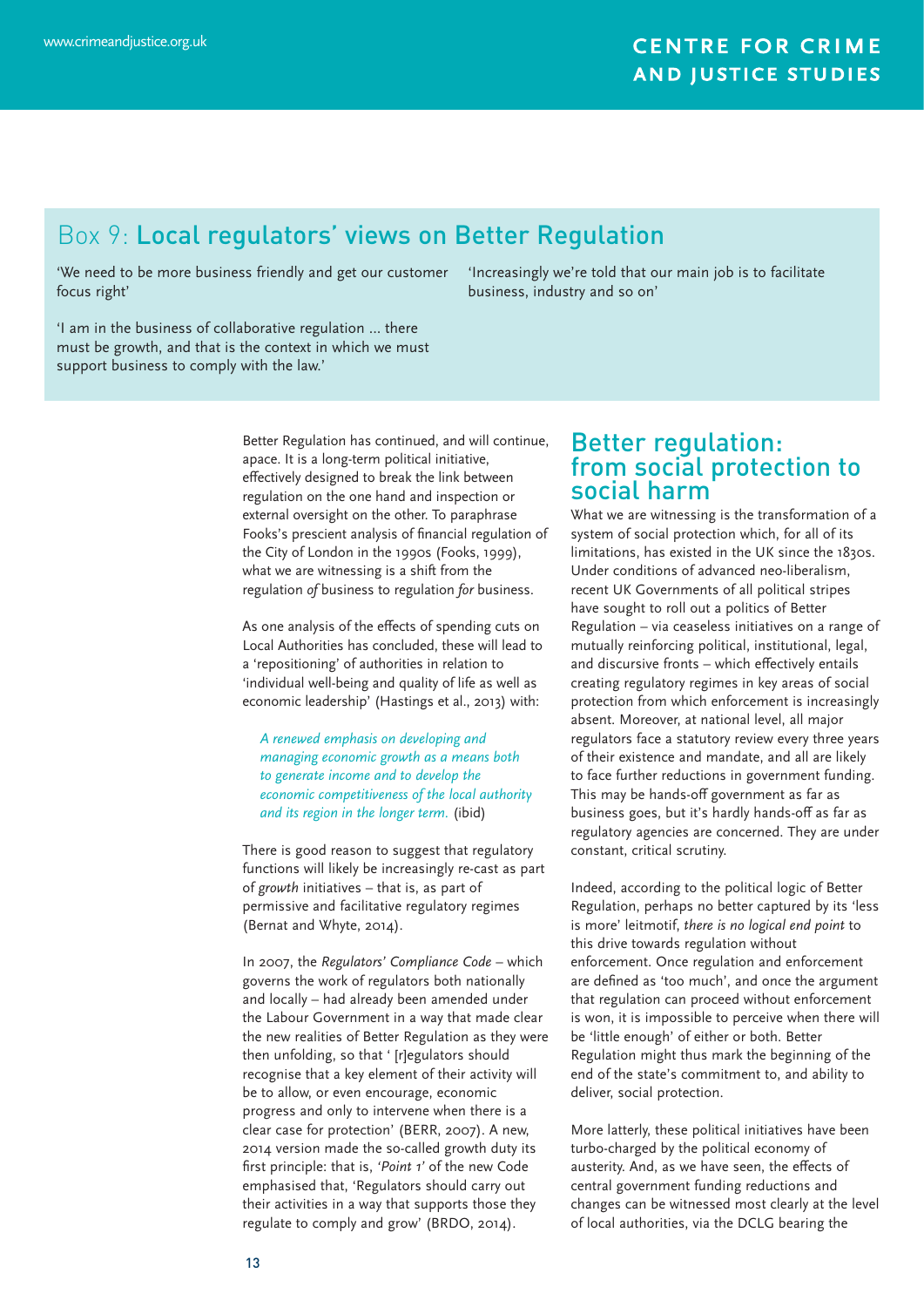brunt of central government cuts – funding for local government fell in real terms over 50 per cent between 2010-11 to 2015-16 (Tinker, 2015). Moreover, this aggregate figure masks the fact that within this, some local service provision is protected – so that unprotected areas, such as regulatory services, suffer disproportionately.

As has also been indicated in this *Briefing*, the rationale for regulation has shifted during this period – from one ostensibly claimed to deliver some level of social protection to regulation as

vehicle for private growth and profitability. At local levels, as we have seen, this shift has been stark, with local authorities increasingly servicing private business rather than providing public service, and even with public provision being replaced wholesale by private regulation of private capital.

In other words, what is at issue here is not just reducing, but changing the shape and nature of, local government (**Box 10**) – even if any focus on local responsibilities for social protection is often absent from even critical analyses of this process.

# Box 10: Changing the state

*From the mid-1980s to 2010, the mass sell-off of council housing, the denuding of powers of local education authorities, the commissioning out of services under the rubric of 'compulsory competitive tendering' and then so-called 'best value' under 'new public management', the effective privatisation of public assets under the Private Finance Initiatives and the creation of cabinet government and mayors have all been part of a steady progression to a new form of*

*local governance the final shape of which is now beginning to appear in view.* 

(McMahon, 2015)

*We are sticking to the task. But that doesn't just mean making difficult decisions on public spending. It also means something more profound. It means building a leaner, more efficient state. We need to do more with less. Not just now, but permanently.*  (Cameron, 2013)

At both national and local levels, the process of Better Regulation continues apace. The process is one which will generate further harms whilst creating an increasing democratic deficit, through which Local Authorities evade local accountability for their failures to provide some of those services on the basis of which elected governments claim legitimacy.

In November 2015, Chancellor of the Exchequer George Osborne's spending review committed the government to abolishing the central government grant to local authorities by 2019-2020 – under the sham of localism and devolution, councils will be forced to fund all services through business rates. Funding local government entirely through private companies shifts even further the local balance of power between business on the one hand and elected representatives on the other, again creating a greater democratic deficit,

generating further political inequality at local levels. But the effects will be also to exacerbate economic and social inequalities.

*The repercussions for local and regional inequalities could be enormous, potentially entrenching divides between north and south and more and less prosperous areas. Already struggling areas with low business activity could be left with dwindling funding.* (Hood, 2015)

This is not a story about rules, regulations, red tape. It is a story about social harm and social inequality – lives lost and shortened, the health of communities, workers, consumers made poorer. This is avoidable business-generated, state facilitated violence: social murder. And, quite remarkably, it proceeds, daily – met only by academic, political and popular silence.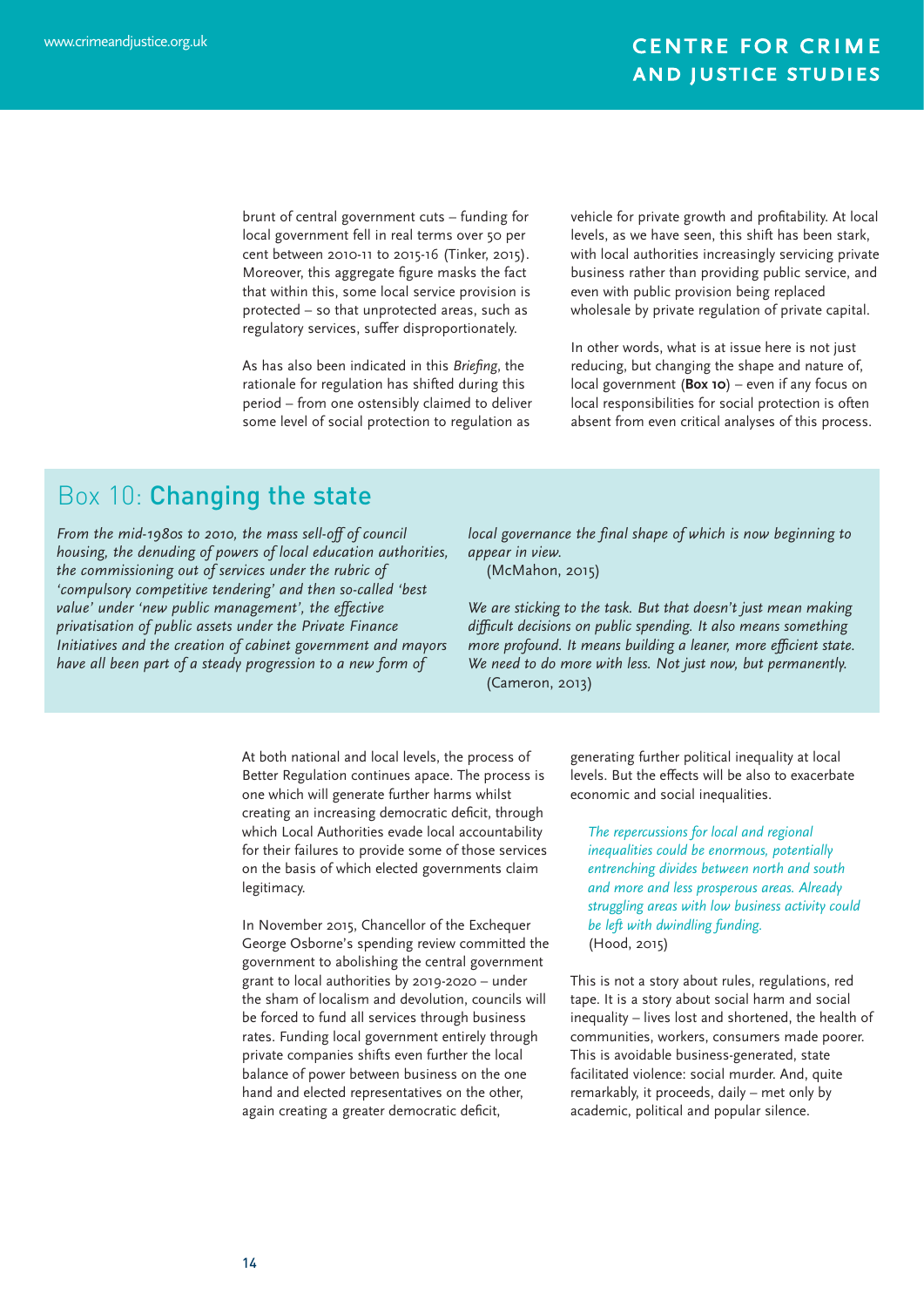# Biography

**Steve Tombs** is Professor of Criminology at The Open University. His most recent publication is *Social Protection After the Crisis: Regulation without Enforcement* (Bristol: Policy Press, 2016), based on research funded by The Leverhulme Trust via a Research Fellowship, RF-2011-173.

## References

Almond, P. (2009), 'The dangers of hanging baskets: "Regulatory myths" and media representations of health and safety regulation', *Journal of Law and Society*, 36, 3, pp.352–75.

BBC News Online (2012), *Union condemns North Tyneside worker outsourcing*, 2 October, www.bbc.co.uk/news/uk-england-tyne-19797229

Bernat, I. and Whyte, D. (2014), 'The prestige oil spill: A state-corporate regime of permission', paper presented at *The 42nd annual conference of the European Group for the Study of Deviance and Social Control*, 3–6 September, Liverpool.

Better Regulation Delivery Office (2014), *Regulators' Code*, Birmingham: Better Regulation Delivery Office.

Business, Enterprise and Regulatory Reform (2007), *Regulators' Compliance Code: Statutory code of practice for regulators*, London: Department for Business, Enterprise and Regulatory Reform.

Bosely, S. (2015), 'Air pollution may cause more UK deaths than previously thought, say scientists', *The Guardian*, 2 April, www.theguardian.com/environment/2015/apr/02/ air-pollution-may-cause-more-uk-deaths-than -previously-thought-say-scientists

Cameron, D. (2013), *Lord Mayor's Banquet 2013: Prime Minister's speech*, 11 November, www.gov.uk/ government/speeches/lordmayors-banquet–2013 prime-ministers-speechCameron

Centre for Local Economic Strategies (2014), *Austerity Uncovered*, London: Trades Union Congress.

Chernomas, R. and Hudson, I. (2007), *Social Murder and other Shortcomings of Conservative Economics*, Winnipeg: Arbeiter Ring Publishing.

Department for Work and Pensions (2013), *Press Release. New code curbs unnecessary council safety checks*, 29 May, www.gov.uk/government/news/ new-code-curbs-unnecessary-council-safety-checks

Fee, E. and Brown, T.M. (2005), 'The Public Health Act of 1848', *Bulletin of the World Health Organization*, 83, 11, pp. 866–867.

Food Standards Agency (2012), *Annual Report of the Chief Scientist, Food Standards Agency*, www.food.gov.uk/multimedia/pdfs/publication/ csar1112.pdf

Food Standards Agency (undated), *The Second Study of Infectious Intestinal Disease in the Community (IID2 Study)*, www.foodbase.org.uk/ results.php?f\_report\_id=711

Fooks, G. (1999), 'The serious fraud office: A police force of the city or a police force for the city?', paper presented at *The British Society of Criminology Annual Conference*, 15 July, Liverpool.

Furness, H. (2012), 'Regulating the banks: what politicians used to say about the City', *The Telegraph*, www.telegraph.co.uk/news/politics/ 9376534/Regulating-the-banks-what-politicians -used-to-say-about-the-City.html

Hampton, P. (2005), *Reducing Administrative Burdens: Effective inspection and enforcement*, London: HM Treasury/HMSO.

Hastings, A., Bailey, N., Besemer, K., Bramley, G., Gannon, M. and Watkins, D. (2013), *Coping with the Cuts? Local government and poorer communities*, York: The Joseph Rowntree Foundation.

Hood, A. (2015), 'Local government funding slashed in Spending Review', *Touchstone*, 25 November, http://touchstoneblog.org.uk/ 2015/11/local-government-funding-slashed-by-half -in-spendingreview/#.Vllrda5SmZw.mailto

Liverpool City Council (2015), *The Index of Multiple Deprivation 2015. A Liverpool analysis*, Liverpool: Liverpool City Council.

Lupton, R., Fitzgerald, A. and Fenton, A. (2013), 'The distribution of local government finance by local authority-level deprivation', *Social Policy in a Cold Climate. Research Note Series RN005*, London: London School of Economics and Political Science.